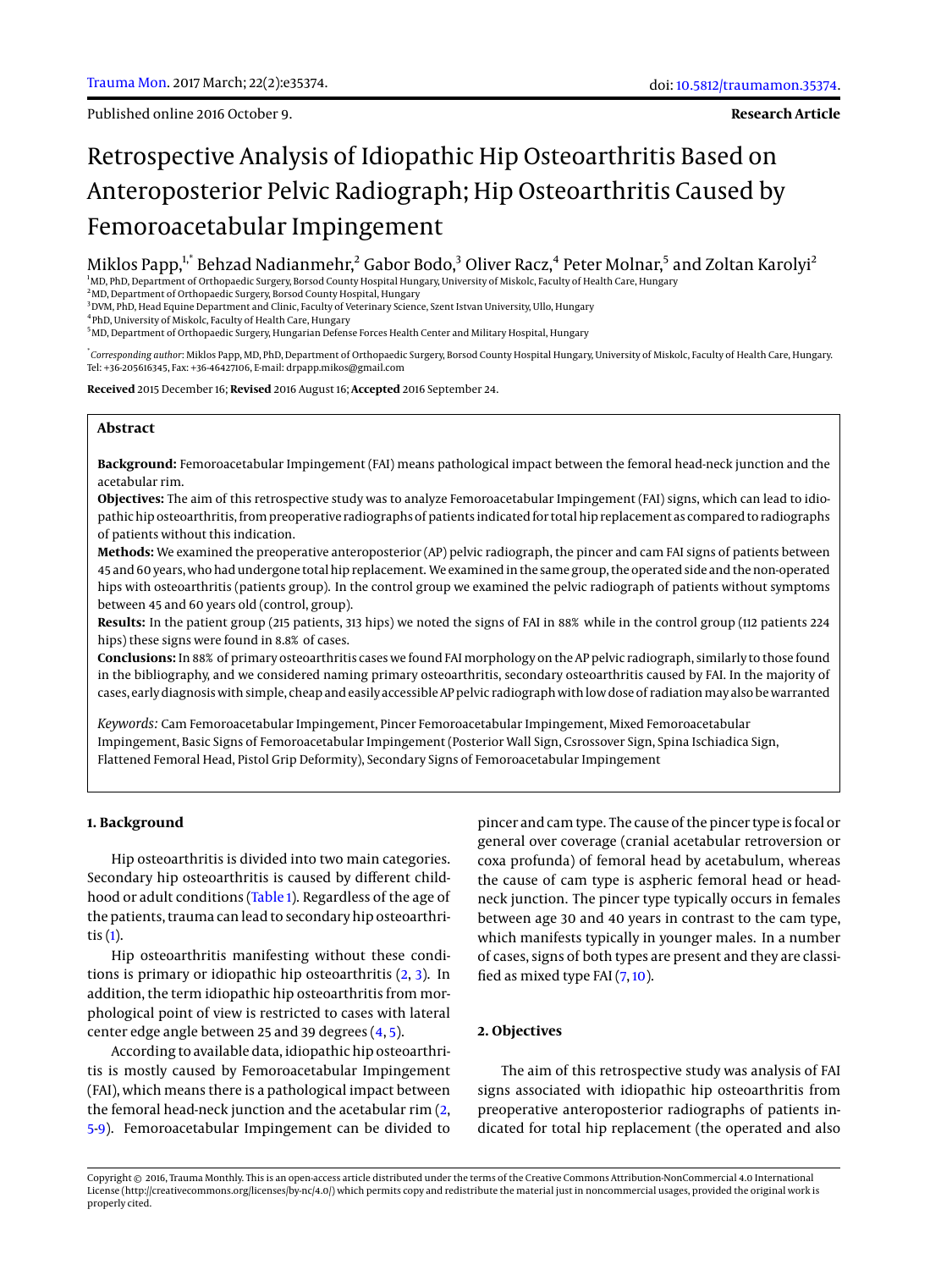| Hip diseases in infancy or<br>childhood that may lead to<br>osteoarthritis | Hip diseases in adulthood that<br>may lead to ostearthritis |  |
|----------------------------------------------------------------------------|-------------------------------------------------------------|--|
| Hip dysplasia                                                              | Rheumatoid arthritis                                        |  |
| Slipped capital femoral epiphyses                                          | Lupus                                                       |  |
| Coxa vara                                                                  | Ankylosing spondylitis                                      |  |
| Coxa valga                                                                 | Reiter's syndrome                                           |  |
| Coxa vara infantum                                                         | Septic, tuberculous arthritis                               |  |
|                                                                            | <b>Tumors</b>                                               |  |
|                                                                            | Fractures Around The Hip                                    |  |
|                                                                            | Osteonecrosis                                               |  |
|                                                                            | Calcium Pirophosphate Disease                               |  |
|                                                                            | Gout                                                        |  |
|                                                                            | Protrusio Acetabuli                                         |  |
|                                                                            | Coxa Profunda                                               |  |

<span id="page-1-0"></span>**Table 1.** Reasons for Secondary Hip Osteoarthritis

the contralateral, non-operated hips with osteoarthritis) as compared to radiographs of patients without this indication (control group) and the radiographs of the patient's non-operated contralateral hips without osteoarthritis.

# **3. Methods**

#### *3.1. Patients*

We examined the preoerative anteroposterior [AP] pelvic radiograph of 543 patients aged between 45 and 60 years, who had undergone total hip replacement between 2005 and 2012 at two different departments.

#### *3.2. Exclusion Criteria*

1. Evidence of hip conditions causing secondary osteoarthritis from personal history and patients' documentation; 2, lateral center edge  $> 39^{\circ}$  or  $< 25^{\circ}$  according to Tonnis [\(5\)](#page-4-4) (over coverage) and Murphy [\(4\)](#page-4-3) (hip dysplasia); the center of the femur head was determined using a spherical template. The lateral center edge angle was measured between the vertical line running through the center of the femoral head and the line connecting the center of the femoral head and the lateral aspect of sourcil [medially to calcified labrum and os acetabuli]; 3, positional problems, such as excessive pelvic tilt and/or rotation or bad quality radiograph picture. The increasing tilt and/or rotation of the pelvis substantially alter the signs of acetabular retroversion [\(5\)](#page-4-4).

Due to the exclusion criteria listed above we excluded 328 patients from the patient group and 109 patients from the control group.

After exclusion, we examined the preoperative AP pelvic radiograph of 313 hips (215 patients) in the patient group. In the control group (patients from the outpatient clinics with knee conditions) we examined the AP pelvic radiographs of 224 hips (112 patients). In both groups the patients' age, gender, an body mass index (BMI) were also recorded.

In the patient group we examined the operated and also the contralateral, non-operated hips with osteoarthritis (grade 2 - 3 according to Tonnis  $(11)$ ).

#### *3.3. Radiological Technique*

For correct diagnosis of FAI, an oriented AP pelvic ra-diograph is needed [\(12\)](#page-4-9). We used the method of Siebenrock [\(13\)](#page-4-10). The tube-to-film distance was 120 cm. The central X-ray beam was directed to the middle of the distance between the superior border of the symphysis and the horizontal line drawn through anterior iliac spines. The rotation of the hip can be excluded if the top of coccyx points to the center of symphysis, the acetabular teardrops and foramina, and the iliac wings are symmetrical [\(13\)](#page-4-10). The tilting of pelvis is negligible, if the distance between the top of the coccyx and the superior border of the symphysis is less than 2 cm [\(14\)](#page-4-11).

## *3.4. Analysis of the Basic and Secondary Signs of FAI*

The basic signs of FAI are positive posterior wall, crossover, spina ischiadica as well as flattened femoral head and pistol grip deformity:

1, Posterior wall sign is positive if the line of the posterior wall is medial to the center of the femoral head [\(14\)](#page-4-11). We quantified the posterior wall sign with the posterior wall distance [\(12\)](#page-4-9), that is the horizontal distance between the line of the posterior wall and the center of the femoral head; 2, crossover sign is positive if the line of the anterior wall is lateral to the line of the posterior wall cranially, then crossing with the line of the posterior wall runs medially to the posterior wall caudally [\(15\)](#page-4-12). We quantified the crossover sign according to the acetabular retroversion index [\(14\)](#page-4-11). This is a ratio of the distance between the crossing point of the anterior and posterior wall and the superolateral edge of the acetabulum to the distance between the superolateral edge of the acetabulum and the crossing point of the ischium and the posterior wall; 3, Spina ischiadica sign is positive if the spina ischiadica projects inside the acetabular rim (in triangular shape) [\(16\)](#page-4-13). The spina ischiadica sign is quantified by the size of the projected spina measured in millimeters. The posterior wall sign, crossover sign and spina ischiadica sign indicate acetabulum retroversion (pincer type) [\(15,](#page-4-12) [16\)](#page-4-13); 4, Flattened femoral head and pistol grip deformity. The pistol grip deformity is the flattening of the normally concave surface of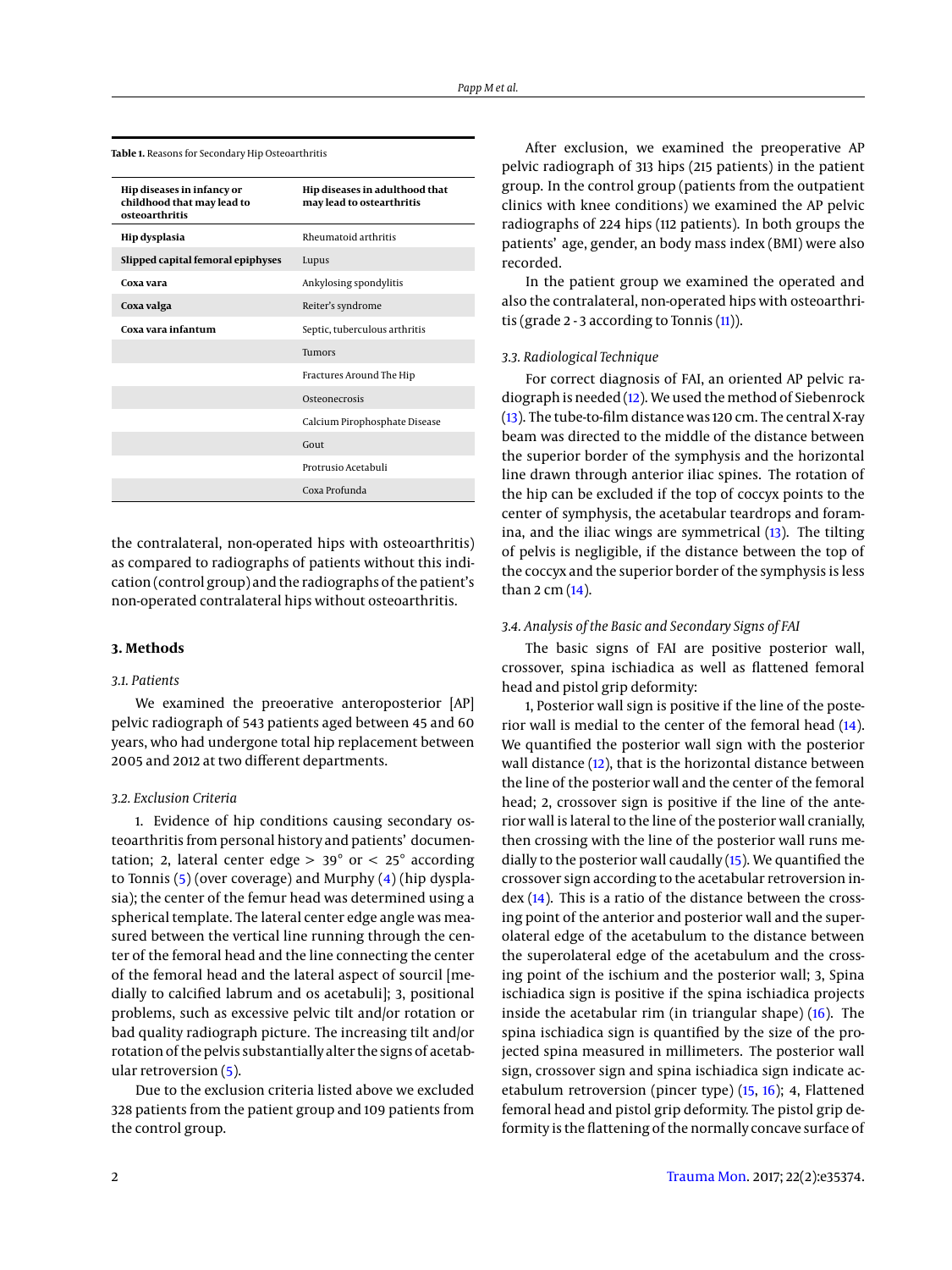the lateral aspect of the femoral head-neck junction. Both flattened head and pistol head grip deformity indicate the presence of cam deformity [\(15,](#page-4-12) [17,](#page-4-14) [18\)](#page-4-15). The secondary signs of FAI are ossification of the labral basis [\(10\)](#page-4-7), os acetabuli [\(15\)](#page-4-12) and herniation pit [\(19\)](#page-4-16).

Os acetabuli can be seen as a separated fragment from the surrounding bone; herniation pit is a 3- to 15-mm radiolucency surrounded by sclerotic margin in the femoral neck anterior proximal superior quadrant [\(Figure 1\)](#page-2-0).

<span id="page-2-0"></span>

**Figure 1.** Anteroposterior Pelvic Radiograph; On the right side, the ossification of the sacrospinosus ligament, os acetabuli (contoured arrow) and flattening of the head can be observed (thick arrow). On the left side the spina ischiadica sign (contoured arrow) cross-over sign and herniation pit (thin arrow) and labrum ossification (thick arrow) are indicated. The CEA is grade 38 on both sides.

## *3.5. Statistical Analysis*

Statistical analysis was performed using the Student's t test and the Spearman rank order correlation test. P-values below 0.05 were considered significant. The study was approved by the independent research ethic committee.

# **4. Results**

In the patients group we examined the preoperative AP pelvic radiographs of 313 hips. The average age of 107 males and 108 females was 52.2  $\pm$  5.2 (range 45 - 60) years, and the average BMI was 28.0  $\pm$  5.1 (range 17.8 - 44.1) kg/m<sup>2</sup>.

In the control group, we examined the AP pelvic radiograph of 224 hips (112 patients). The average age of 64males and 48 females was 51.7  $\pm$  3.7 (range 45 - 59) years, and the BMI was 27.1  $\pm$  5.2 (range 18 - 43.1) kg/m<sup>2</sup>. There was no significant age and BMI difference between the patient and control groups.

In [Table 2](#page-2-1) the distribution of the FAI types and the secondary radiological signs are depicted. [Table 3](#page-3-0) indicates the distribution of FAI types as well as the secondary radiological signs according to gender. [Table 4](#page-3-1) shows the distribution of acetabular retroversion signs in the examined groups.

<span id="page-2-1"></span>**Table 2.** Distribution of Femoroacetabular Impingement Types and Secondary Radiological Signs in Patient and Control Groups<sup>a</sup>

|                                | Patient OA Group | <b>Control Group</b> |  |
|--------------------------------|------------------|----------------------|--|
| N                              | 313 (Hip)        | (Hip)                |  |
| Cam type                       | 115(36.7)        | 13(5.8)              |  |
| <b>Acetabular retroversion</b> | 161(51.4)        | 7(3.1)               |  |
| <b>Pincer type</b>             | 71(22.6)         | 5(2.2)               |  |
| <b>Mixed type</b>              | 90(28.7)         | 2(0.8)               |  |
| Labrum ossification            | 79 (25.2)        | 12(5.3)              |  |
| Os acetabuli                   | 32(10.2)         | 3(1.3)               |  |
| <b>Herniation</b> pit          | 14(4.4)          | 10(4.4)              |  |
|                                |                  |                      |  |

a Values are xpressed as No. (%).

The mean posterior wall distance was 4.5 [2 - 8] mm. Considering the crossover sign of positive cases, the acetabular retroversion index in the patient group was 0.312 [0.15 - 0.66] while in the control group this was 0.211 [0.16 - 0.38]. In the presence of spina ischiadica sign, the size of projection of spina ischiadica in the acetabulum rim in the mentioned groups was  $6.32 (20, 21)$  $6.32 (20, 21)$  $6.32 (20, 21)$  $6.32 (20, 21)$  and  $6.3 [3 - 8]$  mm.

## **5. Discussion**

We considered the isolated presence of posterior wall sign positivity as a marker of posterior wall deficiency similarly to Giori  $(8)$  and Werner  $(22)$ . A study of cadaver examinations by Jamali et al.  $(23)$  showed that crossover sign positivity is an indicator of cranial anteversion of < 4 degree and this is also in accordance with our observations.

We considered the combined presence of posterior wall sign and crossover sign cranial acetabular retroversion, with the note that the cause of crossover sign can also be the hypoplastic posterior wall itself.

According to Kalberer's [\(16\)](#page-4-13) examinations, spina ischiadica sign is also an indicator of acetabular retroversion. We can confirm this significant correlation between crossover sign and spina ischiadica sign because we found crossover sign in every case when spina ischiadica sign was present. The simultaneous occurrence of crossover sign and spina ischiadica sign is a sign of true retroverison of the distal hemipelvis.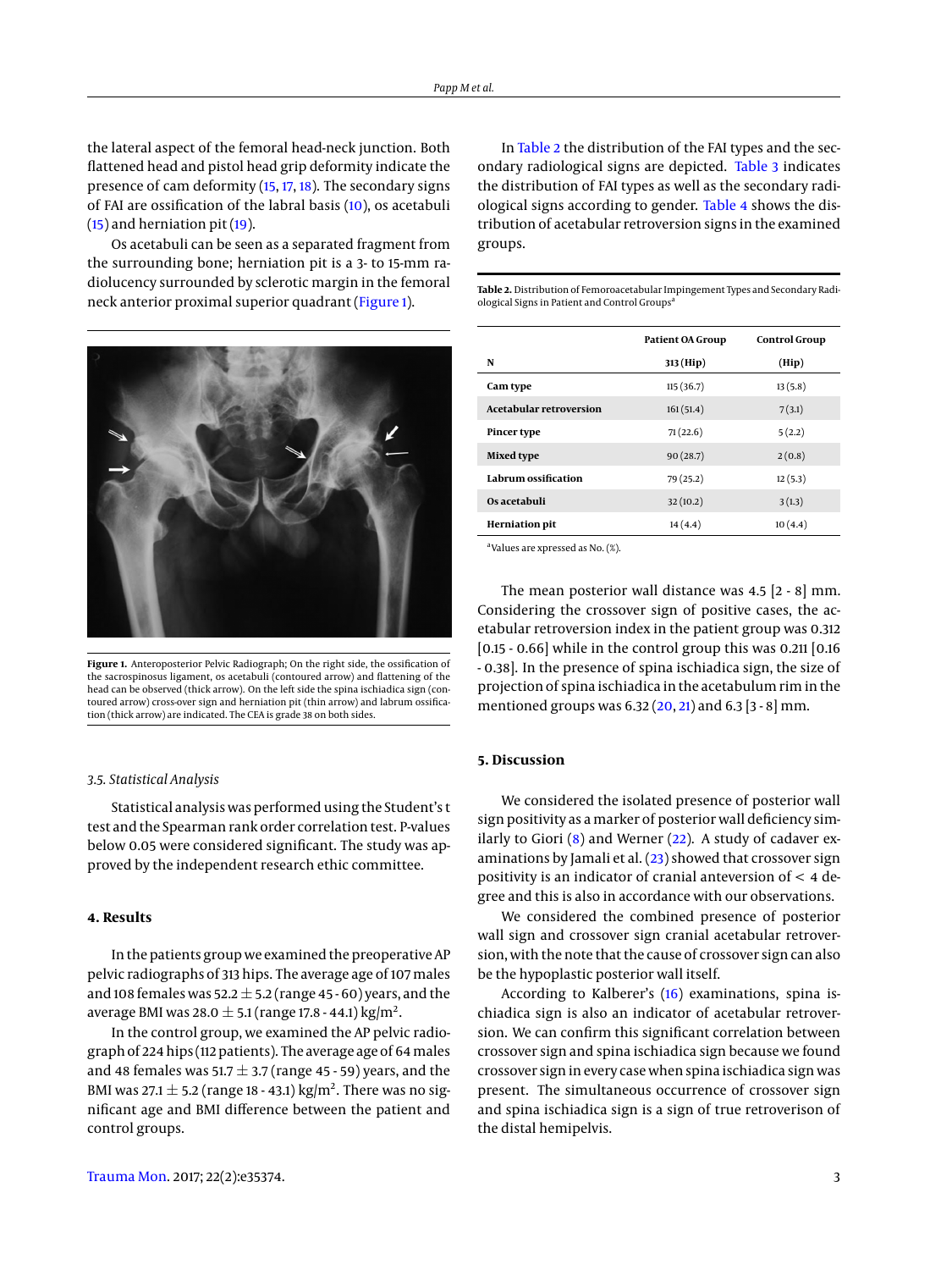<span id="page-3-0"></span>**Table 3.** Distribution of Femoroacetabular Impingement Types and Secondary Radiological Signs According to Gender

|                                | Distribution Of FAI Types And Secondary Radiological Signs According To Genders |                |                                         |                |
|--------------------------------|---------------------------------------------------------------------------------|----------------|-----------------------------------------|----------------|
|                                | Patient OA Group<br>$N = 313 (Hip)$                                             |                | <b>Control Group</b><br>$N = 224$ (Hip) |                |
|                                |                                                                                 |                |                                         |                |
|                                | Man                                                                             | Woman          | Man                                     | Woman          |
|                                | $N = 161$                                                                       | $N = 152$      | $N = 128$                               | $N = 96$       |
| Cam type                       | 77                                                                              | 38             | 13                                      | 0              |
| <b>Acetabular retroversion</b> | 85                                                                              | 93             | 3                                       | $\overline{4}$ |
| <b>Pincer type</b>             | 30                                                                              | 58             | $\mathbf{1}$                            | $\overline{4}$ |
| <b>Mixed type</b>              | 55                                                                              | 35             | $\overline{2}$                          | $\bf{0}$       |
| Labrum ossification            | 44                                                                              | 45             | $11\,$                                  |                |
| Os acetabuli                   | 26                                                                              | 6              | $\overline{2}$                          |                |
| <b>Herniation pit</b>          | 10                                                                              | $\overline{4}$ | 8                                       | 2              |

<span id="page-3-1"></span>**Table 4.** Distribution of ARV Signs

|                   | Distribution of the ARV Signs |                      |  |
|-------------------|-------------------------------|----------------------|--|
|                   | <b>Patients OA Group</b>      | <b>Control Group</b> |  |
|                   | $N = 313 (Hip)$               | $N = 224$ (Hip)      |  |
| <b>PWS</b> alone  | 1                             | $\Omega$             |  |
| $PWS + COS$       | 10 <sup>1</sup>               | $\Omega$             |  |
| $PWS + COS + SIS$ | 6                             | $\Omega$             |  |
| COS alone         | 70                            | 1                    |  |
| $Cos + SIS$       | 91                            | 6                    |  |

According to Werner [\(22\)](#page-4-20), the combined presence of crossover sign, posterior wall sign and spina ischiadica sign is the most reliable indicator of acetabular retroversion. In our opinion the simultaneous presence of the crossover sign, the posterior wall sign and the spina ischiadica sign, can be an indicator of acetabular retroversion or posterior wall deficiency. In the patient group, posterior wall sign was recorded in 17 cases [5.4%]; in one case independently, which we considered as posterior wall deficiency, and in 16 cases with cam morphology (possible causative agent).

According to Ipach, Giori and Ezoe [\(3,](#page-4-2) [8,](#page-4-19) [24\)](#page-4-22), the occurence of the acetabular retroversion in control groups is 5% - 6% and in idiopathic hip osteoarthritis it is about 20%. In our study, these numbers were 3.1% and 51.4%, respectively. Similar to Tannast [\(10\)](#page-4-7), the rate of pincer FAI in females was higher than males. Our results confirm this view; in the patient group, 38% were females and 18.6% males. Similar differences were found in the control group: 4.166% versus 0.7%.

The rate of a cam type in asymptomatic volunteers, according to Hack [\(25\)](#page-4-23), was 14% and according to Malhotra [\(26\)](#page-4-24) was 11.7%, while this was 5.8% in our control group. The Copenhagen Osteoarthritis study [\(27\)](#page-4-25) found the cam morphology in 27.4% of males and 5.4% of females, while in our study these values were 47.9% and 25% in the patient group, respectively.

The occurence rate of mixed type in the patient group, similar to previous reports [\(7\)](#page-4-6), was 28.7%, it was substantially lower in the control group (0.8%).

According to the examinations of Cooke [\(20\)](#page-4-17), the labrum ossification correlats with the cam type FAI; in our study the labrum ossification in the control group correlated with cam  $[R = 0.25]$ , and in the patients group with both the pincer and the cam FAI  $[R = 0.168, R = 0.249]$ . Ranawat [\(28\)](#page-5-0), regarding diagnostized FAI found 18% herniation pits in males and 2% in females while we noted 6.2% and 2.6%, respectively.

In many aspects, our results differ from the data of previous studies. This can be caused by different factors, such as selection of patients and also ethnic factors.

To the best of our knowledge, three previous studies [\(3,](#page-4-2) [8,](#page-4-19) [24\)](#page-4-22) examined, using conventional radiographs, the relationship between acetabular retroversion and primary osteoarthritis, but in the mentioned studies the patient and control groups were substantially different from each other.

From terminological point of view in agreement with Anderson  $(6)$  we suggest the use of the term secondary osteoarthritis caused by FAI instead of idiopathic hip osteoarthritis. Our opinion is based on the fact that in our study in 88% of patients, FAImorphology was present. Considering the weak point of our study (we did not examine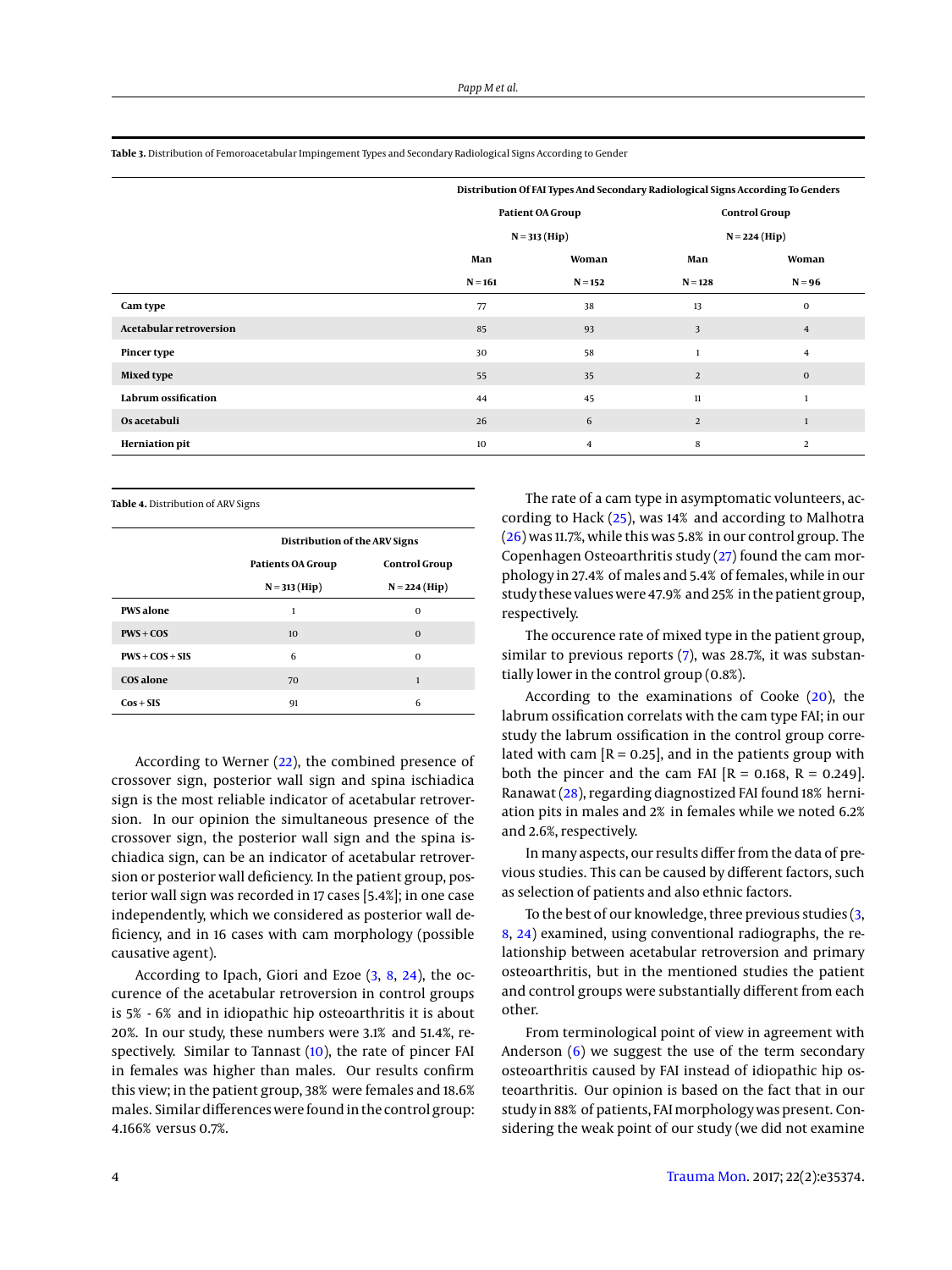by lateral radiograph the cam morphology, although we realized that for the diagnosis of cam type specialized lateral radiograph is necessary  $(28)$ ) we assume that the rate of FAI is even higher.

According to the study of Jager  $(9)$  there is more than a five-year delay between the appearance of the symptoms and the diagnosis of labral tears caused by FAI, though the early recognition of FAI and well-performed operations hinder the development of osteoarthritis and the hip would not reach a stage requiring prosthesis [\(2,](#page-4-1) [21,](#page-4-18) [29\)](#page-5-1).

Despite the fact that for objective measurement of acetabular retroversion, Computerized Tomography (CT) is needed [\(29\)](#page-5-1) and for the diagnosis of labrum injury MR is needed [\(28\)](#page-5-0), in the majority of cases, early diagnosis with simple, cheap, easily accessible AP pelvic radiograph with low dose of radiation can also be warranted and recommended.

#### **Footnote**

**Financial Disclosure:** There was no financial support.

## **References**

- <span id="page-4-0"></span>1. Tavakoli Darestani R, Kazemian G, Emami Moghaddam M, Manafi Rasi A, Alipour Y, Bagherian Lemraski MM. An unusual combination of acetabular and pelvic fracture: is this a new subtype of acetabular fracture?. *Trauma Mon.* 2013;**18**(1):37–40. doi: [10.5812/traumamon.9613.](http://dx.doi.org/10.5812/traumamon.9613) [PubMed: [24350148\]](http://www.ncbi.nlm.nih.gov/pubmed/24350148).
- <span id="page-4-1"></span>2. Ganz R, Leunig M, Leunig-Ganz K, Harris WH. The etiology of osteoarthritis of the hip: an integrated mechanical concept. *Clin Orthop Relat Res.* 2008;**466**(2):264–72. doi: [10.1007/s11999-007-0060-z.](http://dx.doi.org/10.1007/s11999-007-0060-z) [PubMed: [18196405\]](http://www.ncbi.nlm.nih.gov/pubmed/18196405).
- <span id="page-4-2"></span>3. Ipach I, Mittag F, Syha R, Kunze B, Wolf P, Kluba T. Indications for total hip arthroplasty in young adults - idiopathic osteoarthritis seems to be overestimated. *Rofo.* 2012;**184**(3):239–47. doi: [10.1055/s-0031-](http://dx.doi.org/10.1055/s-0031-1299052) [1299052.](http://dx.doi.org/10.1055/s-0031-1299052) [PubMed: [22274871\]](http://www.ncbi.nlm.nih.gov/pubmed/22274871).
- <span id="page-4-3"></span>4. Murphy SB, Ganz R, Muller ME. The prognosis in untreated dysplasia of the hip. A study of radiographic factors that predict the outcome. *J Bone Joint Surg Am.* 1995;**77**(7):985–9. [PubMed: [7608241\]](http://www.ncbi.nlm.nih.gov/pubmed/7608241).
- <span id="page-4-4"></span>5. Tonnis D, Heinecke A. Acetabular and femoral anteversion: relationship with osteoarthritis of the hip. *J Bone Joint Surg Am.* 1999;**81**(12):1747–70. [PubMed: [10608388\]](http://www.ncbi.nlm.nih.gov/pubmed/10608388).
- <span id="page-4-26"></span>6. Anderson SE, Siebenrock KA, Tannast M. Femoroacetabular impingement: evidence of an established hip abnormality. *Radiology.* 2010;**257**(1):8–13. doi: [10.1148/radiol.10091480.](http://dx.doi.org/10.1148/radiol.10091480) [PubMed: [20851934\]](http://www.ncbi.nlm.nih.gov/pubmed/20851934).
- <span id="page-4-6"></span>7. Ganz R, Parvizi J, Beck M, Leunig M, Notzli H, Siebenrock KA. Femoroacetabular impingement: a cause for osteoarthritis of the hip. *Clin Orthop Relat Res.* 2003(417):112–20. doi: [10.1097/01.blo.0000096804.78689.c2.](http://dx.doi.org/10.1097/01.blo.0000096804.78689.c2) [PubMed: [14646708\]](http://www.ncbi.nlm.nih.gov/pubmed/14646708).
- <span id="page-4-19"></span>8. Giori NJ, Trousdale RT. Acetabular retroversion is associated with osteoarthritis of the hip. *Clin Orthop Relat Res.* 2003(417):263–9. doi: [10.1097/01.blo.0000093014.90435.64.](http://dx.doi.org/10.1097/01.blo.0000093014.90435.64) [PubMed: [14646725\]](http://www.ncbi.nlm.nih.gov/pubmed/14646725).
- <span id="page-4-5"></span>9. Jager M, Wild A, Westhoff B, Krauspe R. Femoroacetabular impingement caused by a femoral osseous head-neck bump deformity: clinical, radiological, and experimental results. *J Orthop Sci.* 2004;**9**(3):256–63. doi: [10.1007/s00776-004-0770-y.](http://dx.doi.org/10.1007/s00776-004-0770-y) [PubMed: [15168180\]](http://www.ncbi.nlm.nih.gov/pubmed/15168180).
- <span id="page-4-7"></span>10. Tannast M, Siebenrock KA, Anderson SE. Femoroacetabular impingement: radiographic diagnosis–what the radiologist should know. *AJR Am J Roentgenol.* 2007;**188**(6):1540–52. doi: [10.2214/AJR.06.0921.](http://dx.doi.org/10.2214/AJR.06.0921) [PubMed: [17515374\]](http://www.ncbi.nlm.nih.gov/pubmed/17515374).
- <span id="page-4-8"></span>11. Tonnis D. Congenital dysplasia and dislocation of the hip in children and adults. *Springer.* 1987:167.
- <span id="page-4-9"></span>12. Hansen BJ, Harris MD, Anderson LA, Peters CL, Weiss JA, Anderson AE. Correlation between radiographic measures of acetabular morphology with 3D femoral head coverage in patients with acetabular retroversion. *Acta Orthop.* 2012;**83**(3):233–9. doi: [10.3109/17453674.2012.684138.](http://dx.doi.org/10.3109/17453674.2012.684138) [PubMed: [22553905\]](http://www.ncbi.nlm.nih.gov/pubmed/22553905).
- <span id="page-4-10"></span>13. Siebenrock KA, Schoeniger R, Ganz R. Anterior femoro-acetabular impingement due to acetabular retroversion. Treatment with periacetabular osteotomy. *J Bone Joint Surg Am.* 2003;**85-A**(2):278–86. [PubMed: [12571306\]](http://www.ncbi.nlm.nih.gov/pubmed/12571306).
- <span id="page-4-11"></span>14. Nehme A, Trousdale R, Tannous Z, Maalouf G, Puget J, Telmont N. Developmental dysplasia of the hip: is acetabular retroversion a crucial factor?. *Orthop Traumatol Surg Res.* 2009;**95**(7):511–9. doi: [10.1016/j.otsr.2009.06.006.](http://dx.doi.org/10.1016/j.otsr.2009.06.006) [PubMed: [19837022\]](http://www.ncbi.nlm.nih.gov/pubmed/19837022).
- <span id="page-4-12"></span>15. Reynolds D, Lucas J, Klaue K. Retroversion of the acetabulum. A cause of hip pain. *J Bone Joint Surg Br.* 1999;**81**(2):281–8. [PubMed: [10204935\]](http://www.ncbi.nlm.nih.gov/pubmed/10204935).
- <span id="page-4-13"></span>16. Kalberer F, Sierra RJ, Madan SS, Ganz R, Leunig M. Ischial spine projection into the pelvis : a new sign for acetabular retroversion. *Clin Orthop Relat Res.* 2008;**466**(3):677–83. doi: [10.1007/s11999-007-0058-6.](http://dx.doi.org/10.1007/s11999-007-0058-6) [PubMed: [18264856\]](http://www.ncbi.nlm.nih.gov/pubmed/18264856).
- <span id="page-4-14"></span>17. McCarthy J, Noble P, Aluisio FV, Schuck M, Wright J, Lee JA. Anatomy, pathologic features, and treatment of acetabular labral tears. *Clin Orthop Relat Res.* 2003(406):38–47. doi: [10.1097/01.blo.0000043042.84315.17.](http://dx.doi.org/10.1097/01.blo.0000043042.84315.17) [PubMed: [12578998\]](http://www.ncbi.nlm.nih.gov/pubmed/12578998).
- <span id="page-4-15"></span>18. Stulberg SL, Harris WH, Ramsey PL, MacEwen GD. Unrecognized childhood hip disease: a major cause of idiopathic osteoarthritis of the hip. Mosby; 1975.
- <span id="page-4-16"></span>19. Pitt MJ, Graham AR, Shipman JH, Birkby W. Herniation pit of the femoral neck. *AJR Am J Roentgenol.* 1982;**138**(6):1115–21. doi: [10.2214/ajr.138.6.1115.](http://dx.doi.org/10.2214/ajr.138.6.1115) [PubMed: [6979213\]](http://www.ncbi.nlm.nih.gov/pubmed/6979213).
- <span id="page-4-17"></span>20. Cooke WR, Gill HS, Murray DW, Ostlere SJ. Discrete mineralisation of the acetabular labrum: a novelmarker of femoroacetabular impingement?. *Br J Radiol.* 2013;**86**(1021):20120182. doi: [10.1259/bjr.20120182.](http://dx.doi.org/10.1259/bjr.20120182) [PubMed: [23255539\]](http://www.ncbi.nlm.nih.gov/pubmed/23255539).
- <span id="page-4-18"></span>21. Kockara N, Bursali A, Issin A, Gursu SS, Yildirim T, Sahin V. [Is open surgery effective in early-term in patients with femoroacetabular impingement syndrome?]. *Eklem Hastalik Cerrahisi.* 2012;**23**(2):72–6. [PubMed: [22765484\]](http://www.ncbi.nlm.nih.gov/pubmed/22765484).
- <span id="page-4-20"></span>22. Werner CM, Copeland CE, Ruckstuhl T, Stromberg J, Turen CH, Kalberer F, et al. Radiographic markers of acetabular retroversion: correlation of the cross-over sign, ischial spine sign and posterior wall sign. *Acta Orthop Belg.* 2010;**76**(2):166–73. [PubMed: [20503941\]](http://www.ncbi.nlm.nih.gov/pubmed/20503941).
- <span id="page-4-21"></span>23. Jamali AA, Mladenov K, Meyer DC, Martinez A, Beck M, Ganz R, et al. Anteroposterior pelvic radiographs to assess acetabular retroversion: high validity of the "cross-over-sign". *J Orthop Res.* 2007;**25**(6):758–65. doi: [10.1002/jor.20380.](http://dx.doi.org/10.1002/jor.20380) [PubMed: [17343286\]](http://www.ncbi.nlm.nih.gov/pubmed/17343286).
- <span id="page-4-22"></span>24. Ezoe M, Naito M, Inoue T. The prevalence of acetabular retroversion among various disorders of the hip. *J Bone Joint Surg Am.* 2006;**88**(2):372–9. doi: [10.2106/JBJS.D.02385.](http://dx.doi.org/10.2106/JBJS.D.02385) [PubMed: [16452750\]](http://www.ncbi.nlm.nih.gov/pubmed/16452750).
- <span id="page-4-23"></span>25. Hack K, Di Primio G, Rakhra K, Beaule PE. Prevalence of camtype femoroacetabular impingement morphology in asymptomatic volunteers. *J Bone Joint Surg Am.* 2010;**92**(14):2436–44. doi: [10.2106/JBJS.J.01280.](http://dx.doi.org/10.2106/JBJS.J.01280) [PubMed: [20962194\]](http://www.ncbi.nlm.nih.gov/pubmed/20962194).
- <span id="page-4-24"></span>26. Malhotra R, Kannan A, Kancherla R, Khatri D, Kumar V. Femoral headneck offset in the Indian population: A CT based study. *Indian J Orthop.* 2012;**46**(2):212–5. doi: [10.4103/0019-5413.93681.](http://dx.doi.org/10.4103/0019-5413.93681) [PubMed: [22448061\]](http://www.ncbi.nlm.nih.gov/pubmed/22448061).
- <span id="page-4-25"></span>27. Gosvig KK, Jacobsen S, Sonne-Holm S, Gebuhr P. The prevalence of cam-type deformity of the hip joint: a survey of 4151 subjects of the Copenhagen Osteoarthritis Study.*Acta Radiol.* 2008;**49**(4):436–41. doi: [10.1080/02841850801935567.](http://dx.doi.org/10.1080/02841850801935567) [PubMed: [18415788\]](http://www.ncbi.nlm.nih.gov/pubmed/18415788).